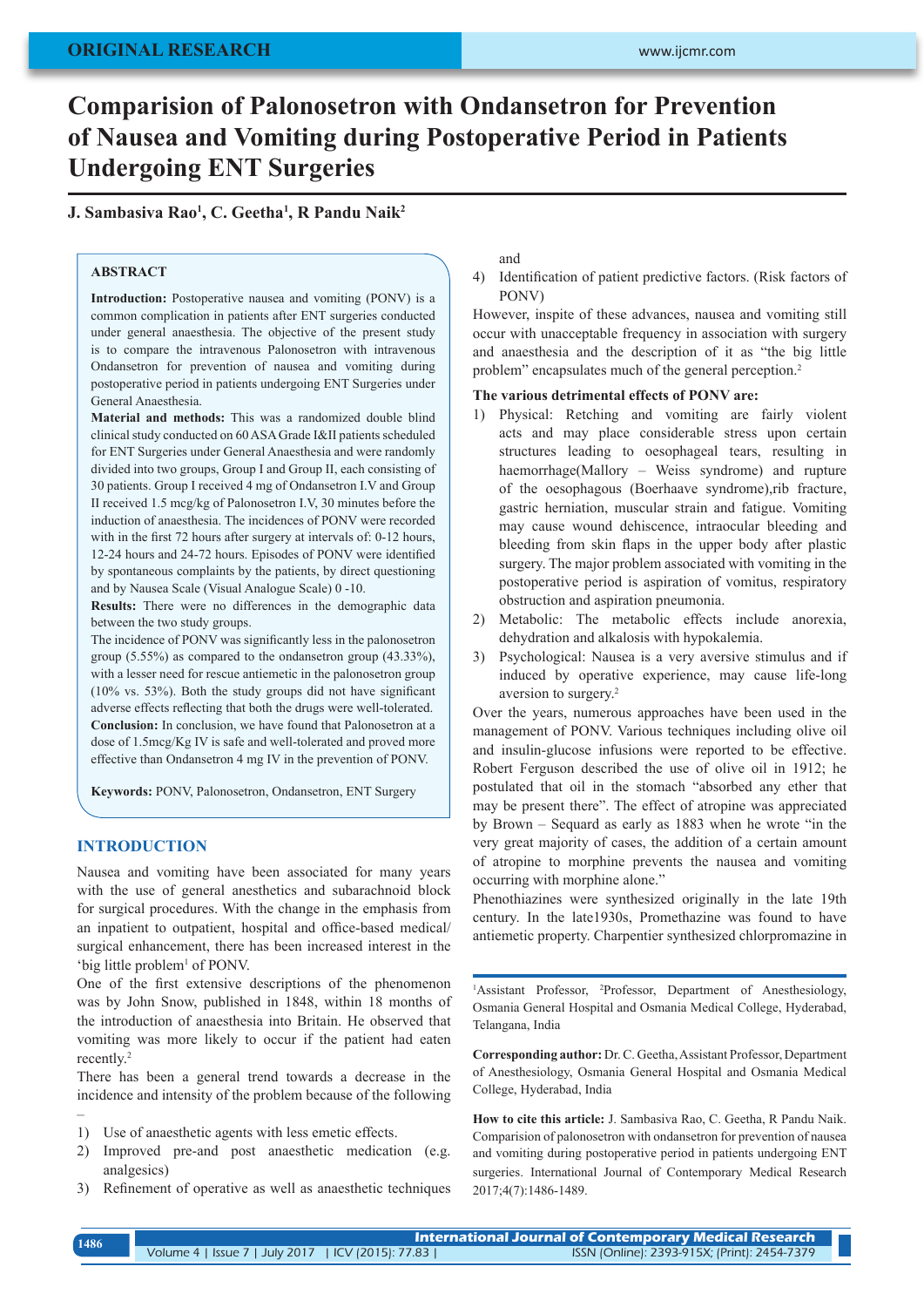1949, but sedation and hypotension were limiting side-effects.<sup>3</sup> The traditional antiemetics include anticholinergics (scopolamine); dopamine receptor antagonists which include the phenothiazines (promethazine), benzamides (metoclopramide) and butyrophenones (droperidol) and benzodiazepines (midazolam and lorazepam). The non–traditional antiemetics include ephedrine, propofol and corticosteroids. The newest class of antiemetics used for prevention and treatment of PONV are serotonin (5-HT3) receptor antagonists–ondansetron, granisetron, tropisetron palonosetron and dolasetron. These antiemetics do not have adverse effects of older traditional antiemetics.4

The annual cost of treatment of PONV in the United States is thought to approach a billion dollars. Available antiemetics like 5-HT3 antagonists are effective in very low doses.<sup>4</sup>

Thus, costs can be lowered and drug side-effects prevented when given as prophylaxis, lowering the economic burden imposed due to complications and increased medical care resulting from PONV.

The objective of the present study was to compare the intravenous Palonosetron with intravenous Ondansetron for prevention of nausea and vomiting during postoperative period in patients undergoing ENT Surgeries under General Anaesthesia.

## **MATERIALS AND METHODS**

After obtaining approval from institutes ethical committee and informed consent, a randomized double blind clinical study was conducted on 60 ASA Grade I&II patients scheduled for Surgeries under General Anaesthesia.

They were randomly divided into two groups, Group I and Group II, each consisting of 30 patients. Group I received 4 mg of Ondansetron I.V and Group II received 1.5 mcg/kg of Palonosetron I.V, 30 minutes before the induction of anaesthesia.

#### **Selection of patients**

**A] Inclusion criteria***:* Patients of ASA Grades I, and II and Patients between the age group of 20 to 55 years who are to undergo ENT surgeries were included.

**B] Exclusion criteria:** Patients belonging to ASA Grade IV and V, Patients below the age of 20 years, above the age of 55 years, History of gastro-esophageal reflux, Patient scheduled to undergo emergency surgery, Patient scheduled to receive propofol during the maintenance phase of anaesthesia, Patient with vomiting from any organic cause, Any drug with a potential anti-emetic effect within 24 hours prior to the administration of anaesthesia were excluded.

## **Methods**

Preoperative visit was conducted on the previous day of surgery and a detailed history and present complaints were noted.

General and systemic examinations of cardiovascular, respiratory and central nervous system were done.

Routine laboratory investigations like complete haemogram, routine urine, blood urea, serum creatinine, and blood sugar, ECG, serum electrolytes, bleeding time and clotting time were done.

All patients received Tab. Alprazolam 0.5 mg and Tab. Ranitidine 150 mg on the previous night and 6 AM on the morning of surgery. Patients were instructed to remain nil orally after 10PM on the previous night of surgery.

General anaesthesia with controlled ventilation was used in all patients.

Preoperative pulse rate, blood pressure and peripheral oxygen saturation were recorded in the operation theatre after connecting the following monitors:

- 1. Continuous electrocardiogram
- 2. NIBP
- 3. Pulse oximeter
- 4. Capnography

Peripheral venous access was established and intravenous fluid was started with 5% dextrose normal saline.

Pre-medication with Inj. Midazolam 1 mg IV and Glycopyrrolate 0.2 mg IV were given.

The study medications were administered intravenously just before induction as patients were preoxygenated for 5 minutes before induction of anaesthesia with Inj. Thiopentone sodium 4-5 mg/kg IV.

Inj. Succinylcholine 1.5 –2.0mg/kg IV was given and endotracheal intubation with appropriate size cuffed tube was done.

Inj. Fentanyl 1-2 μg/kg IV was used for analgesia and Inj. Atracurium 0.5 mglkg IV or Inj. Vecuronium 0.08 mg/kg IV were used to provide muscle relaxation during surgery depending on the type and duration of the procedure.

Maintenance of anaesthesia was with nitrous oxide (50%) and oxygen (50%) with sevoflurane (0.2-0.8%) using controlled ventilation with Bain's circuit. Patients were monitored during anaesthesia using continuous ECG, heart rate, blood pressure, pulse oximetry and capnography.

On completion of surgery, the residual paralysis was reversed with Inj. Neostigmine 0.05 mg/kg IV and glycopyrrolate 0.008 mg/kg IV

Patients were transported to the recovery room and later to the ward after confirming an adequate level of consciousness and intact reflexes.

The incidences of PONV were recorded with in the first 72 hours after surgery at intervals of:

- 1. 0-12 hours.
- 2. 12-24 hours and
- 3. 24-72 hours.

Episodes of PONV were identified by spontaneous complaints by the patients, by direct questioning and by Nausea Scale (Visual Analogue Scale) 0 -10.

"Complete response" was defined as the absence of nausea, retching or vomiting and no need for rescue antiemetic during the 24-hour observation period. Rescue antiemetic was provided with Inj. Ondansetron 4mg I.V in the event of 1 or more episodes of vomiting depending on the observer's discretion. Observation and results were evaluated and compared between the two groups

## **RESULTS**

The following were the observations and results of the variables among the Ondansetron group in comparison with the Palonosetron group:

Mean age of patients Ondansetron –  $36.6 \pm 11.57$ , Mean age of patients Palonosetron – 35.28±11.68, Sex distribution in Ondansetron male: female 17:13, Sex distribution in Palonosetron male: female 14:16, Mean weight of patients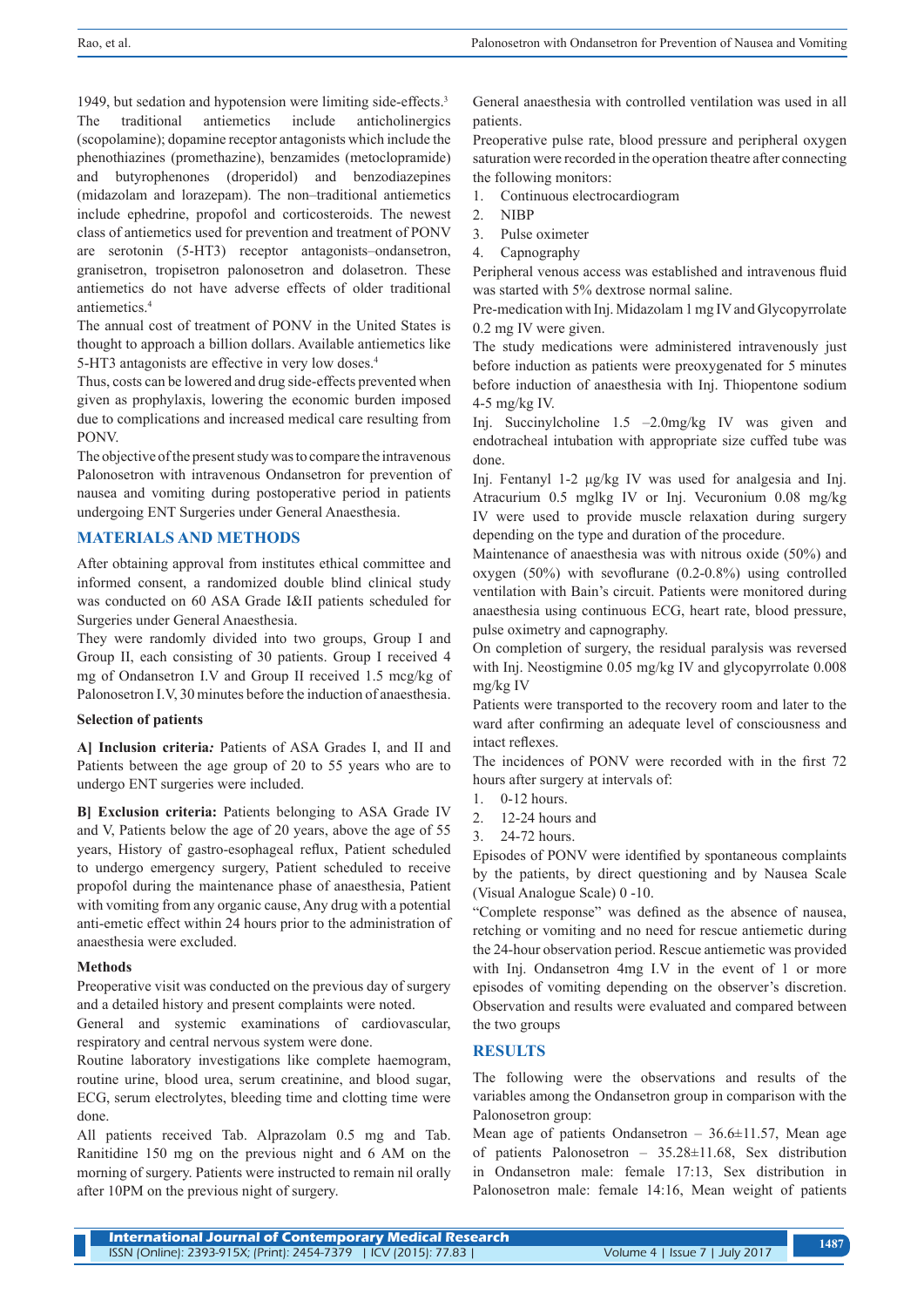Ondansetron –  $60.13\pm6.23$ , Mean weight of patients Palonosetron – 58.97±7.46.

It is observed that the variations found in the Age Group, Sex Distribution and Weight of the patients among the Ondansetron group compared with the Palonosetron group was significantly less. (Table 1)

The duration of Surgery is prolonged (>60 minutes) in both the study groups. Hence this prolonged duration of surgery is considered as a risk factor for PONV among these groups of patients (table-2).

In all the post-operative duration of 72 hours (comprising 3 periods), the incidence of nausea was found more in the Ondansetron group as compared to the Palonosetron group (table-3). The incidence of vomiting was significantly less with Palonosetron group as compared with Ondansetron group in all the 3 periods of 72 hours post operative duration.

Though there was no statistical significance in the incidence of head ache, there was a moderate incidence of 57% and 40% among the Ondansetron and Palonosetron groups respectively in the post operative period and this was caused by the prolonged duration, involvement of the vestibular system and parasympathetic nerve supply to the inner ear. There was no statistically significant difference in the incidence of the other side effects such as dizziness, abdominal discomfort and rash. From the above values the overall incidence of nausea is 55.56% in Ondansetron and 7.78% in Palonosetron group while the overall incidence of vomiting is 31.11% in Ondansetron and 3.33% in Palonosetron group. Thus, the risk of getting nausea and vomiting is highest in Ondansetron and least in Palonosetron group. Only 10% of patients in the Palonosetron group needed rescue antiemetics, where as nearly 53% in the Ondansetron group required rescue drug.

| <b>Variable</b>                  | Ondansetron                          | Palonosetron      |  |  |  |  |
|----------------------------------|--------------------------------------|-------------------|--|--|--|--|
| Age distribution in years        |                                      |                   |  |  |  |  |
| $20 - 29$                        | 12                                   | 12                |  |  |  |  |
| 30-39                            | 9                                    | 10                |  |  |  |  |
| 40-49                            | $\overline{2}$                       | 3                 |  |  |  |  |
| 50-59                            | 7                                    | 5                 |  |  |  |  |
| Total                            | 30                                   | 30                |  |  |  |  |
| Mean                             | $36.6 \pm 11.57$                     | $35.28 \pm 11.68$ |  |  |  |  |
| Sex distribution                 |                                      |                   |  |  |  |  |
| Male                             | 17                                   | 14                |  |  |  |  |
| Female                           | 13                                   | 16                |  |  |  |  |
| Weight distribution              |                                      |                   |  |  |  |  |
| 50-54                            | 5                                    | 8                 |  |  |  |  |
| 55-59                            | 6                                    | 7                 |  |  |  |  |
| 60-64                            | 8                                    | 6                 |  |  |  |  |
| 65-69                            | 9                                    | 5                 |  |  |  |  |
| 70-75                            | $\overline{2}$<br>4                  |                   |  |  |  |  |
| Mean                             | $60.13 \pm 6.23$<br>$58.97 \pm 7.46$ |                   |  |  |  |  |
| Total                            | 30                                   | 30                |  |  |  |  |
| <b>Table-1:</b> Demographic data |                                      |                   |  |  |  |  |

| Variable                            | Ondansetron | <b>Palesetron</b> |  |  |  |
|-------------------------------------|-------------|-------------------|--|--|--|
| Duration (mins)                     |             |                   |  |  |  |
| $50 - 100$                          |             | 10                |  |  |  |
| $101 - 150$                         |             | 18                |  |  |  |
| $151 - 200$                         | 05          | 02                |  |  |  |
| <b>Table-2:</b> Duration of surgery |             |                   |  |  |  |

# **DISCUSSION**

PONV is one of the main complaints in patients undergoing surgery under general anaesthesia and the incidence of its occurrence is 20-40%. It is one of the most important factors that determine the length of hospital stay after ambulatory anaesthesia. This can delay discharge and result in unplanned overnight hospital admission. In fact, its contribution to patient dissatisfaction is such that over 70% of patients have considered avoidance of PONV to be very important.

This high incidence of PONV after general anaesthesia may justify the use of prophylactic antiemetic therapy. Various factors can affect PONV, such as age, gender, obesity, history of motion sickness and / or PONV, use of opioids, anaesthetic technique, duration and type of the surgical procedure and postoperative pain.

Numerous drugs have been used in the past in the prevention of post – operative nausea and vomiting, but they also have been associated with undesirable side effects. The 5 HT3 antagonists are very effective in preventing post-operative nausea and vomiting and do not produce any significant side effects.<sup>5-7</sup> This study compares the efficacy of Ondansetron and Palonosetron in the prevention of post – operative nausea and vomiting.

In the present study, majority of these factors (age, gender, weight, duration and type of the procedure) were not statistically significant between both the groups. The anaesthetic technique was standardized (general anaesthesia with controlled ventilation) in all patients.

The incidence of PONV was significantly less in the Palonosetron group (5.55%) as compared to the ondansetron group (43.33%), with a lesser need for rescue antiemetic in the Palonosetron group (10% vs. 53%).

This study is similar to the study conducted by Nupur Chakravarthy et al<sup>8</sup>, found incidence of PONV was significantly less in the Palonosetron group (16.6%) as compared to the ondansetron group (40%).

Taninder Singh et al<sup>9</sup> found the overall incidence of post operative nausea (PONV Score 1) in 24hrs was 56.66% in patients among group Ondansetron group and 30% in patients of Palonosetron group. The incidence is higher in ondansetron group and the difference between two groups was statistically significant (p=0.037)

Both the study groups did not have significant adverse effects reflecting that both the drugs were well-tolerated. This was in accordance with the studies by Nupur Chakravarty<sup>8</sup> and Taninder Singh.9

## **CONCLUSION**

PONV is one of the most distressing side-effects of anaesthesia and surgery with a high incidence following general anaesthesia. The quest for more effective antiemetic drugs without the potential for sedative or extra pyramidal. Side-effects have led to the development of a relatively new class of drugs, 5-HT3 antagonists of which ondansetron is a prototype.

The need for drugs with improved performance within this group arose on account of relatively less potency and shorter duration of action, besides detectable binding to other 5-HT receptors by ondansetron. Palonosetron is a potent and highly selective 5-HT3 receptor antagonist that has little or no affinity for other 5-HT receptors.

In our study, we have compared the efficacy of ondansetron 4 mg i.v and Palonosetron 1.5mcg/kg i.v given prophylactically